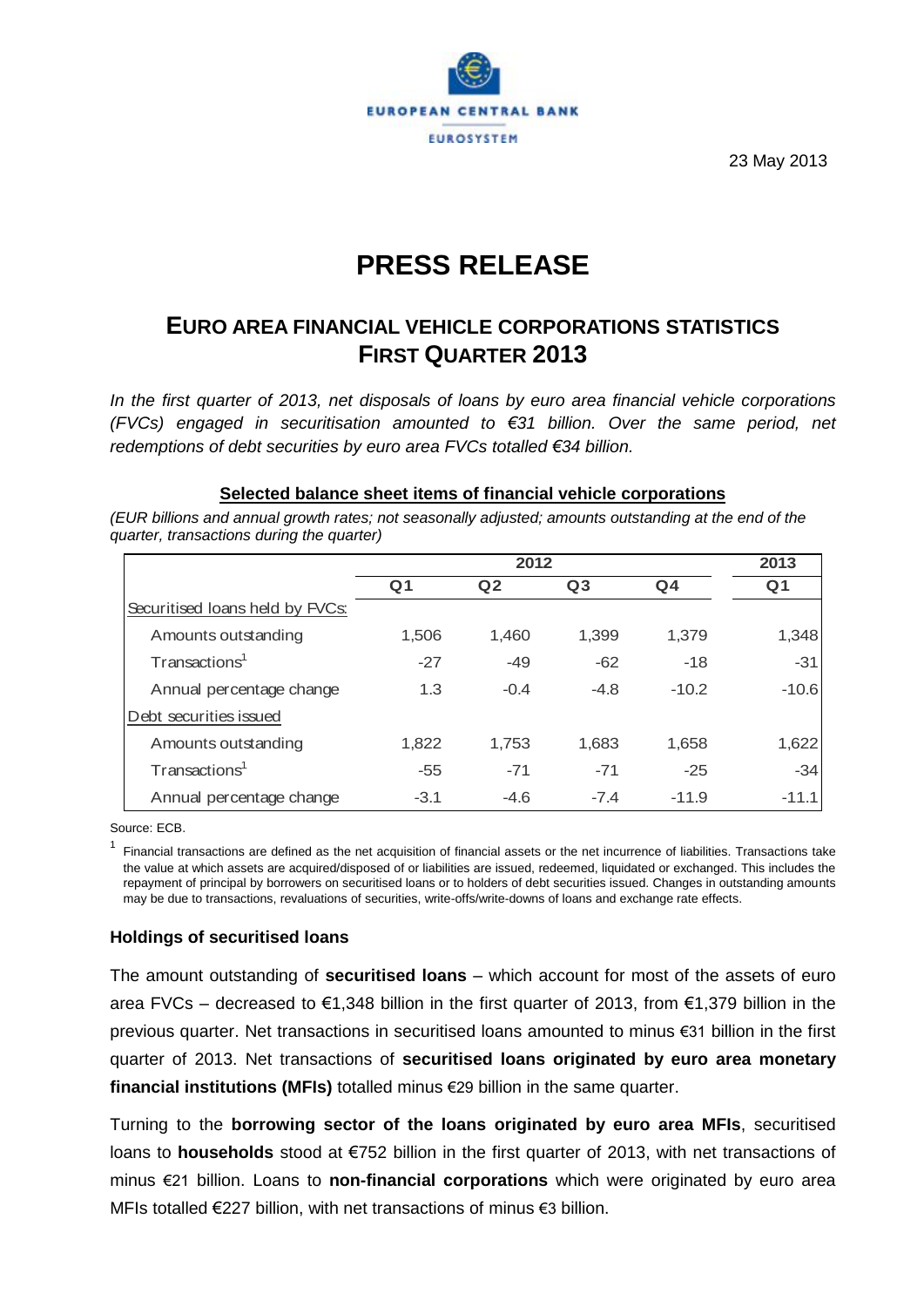### **Holdings of securities other than shares**

Euro area FVCs' holdings of **securities other than shares** totalled €195 billion in the first quarter of 2013, with transactions amounting to a net disposal of €2 billion during the quarter. Holdings of securities other than shares **issued by other euro area FVCs** amounted to €30 billion. The latter include "re-securitisations", in which debt securities issued by euro area FVCs are held within the sector and may back new securitisations.

#### **Debt securities issued**

Regarding the liabilities of euro area FVCs, issuance of debt securities is the predominant funding source. The amount outstanding of **debt securities issued by FVCs** decreased to €1,622 billion in the first quarter of 2013, from €1,658 billion in the previous quarter. Over the same period, transactions amounted to a net redemption of €34 billion. The annual growth rate of debt securities issued, calculated on the basis of transactions, was -11.1% in the first quarter of 2013. This compares with a growth rate of -11.9% in the previous quarter.

#### Notes

- Securitisation is a transaction whereby an asset or a pool of assets, often consisting of mortgage loans, consumer loans or loans to non-financial corporations, is transferred from an originator (usually a credit institution) to an FVC. The FVC converts these assets into marketable securities by issuing debt instruments (sold to the public or on the basis of private placements), with the principal and interest being serviced through the cash flows generated by the asset or asset pool.
- The latest data on FVCs and on the securitisation transactions of MFIs can be downloaded from the ECB's Statistical Data Warehouse [\(http://sdw.ecb.europa.eu/browse.do?node=9484280](http://sdw.ecb.europa.eu/browse.do?node=9484280) and [http://sdw.ecb.europa.eu/browse.do?node=2019173\)](http://sdw.ecb.europa.eu/browse.do?node=2019173). More details on these statistics are available in the "Statistics" section of the ECB's website under "Euro area financial vehicle corporations" [\(http://www.ecb.europa.eu/stats/money/fvc/html/index.en.html\)](http://www.ecb.europa.eu/stats/money/fvc/html/index.en.html).

## **European Central Bank**

Directorate General Communications and Language Services

Press and Information Division

Kaiserstrasse 29, D-60311 Frankfurt am Main

Tel.: +49 69 1344 7455, Fax: + 49 69 1344 7404

Internet: [http://www.ecb.europa.eu](http://www.ecb.europa.eu/)

**Reproduction is permitted provided that the source is acknowledged.**

- 2 -